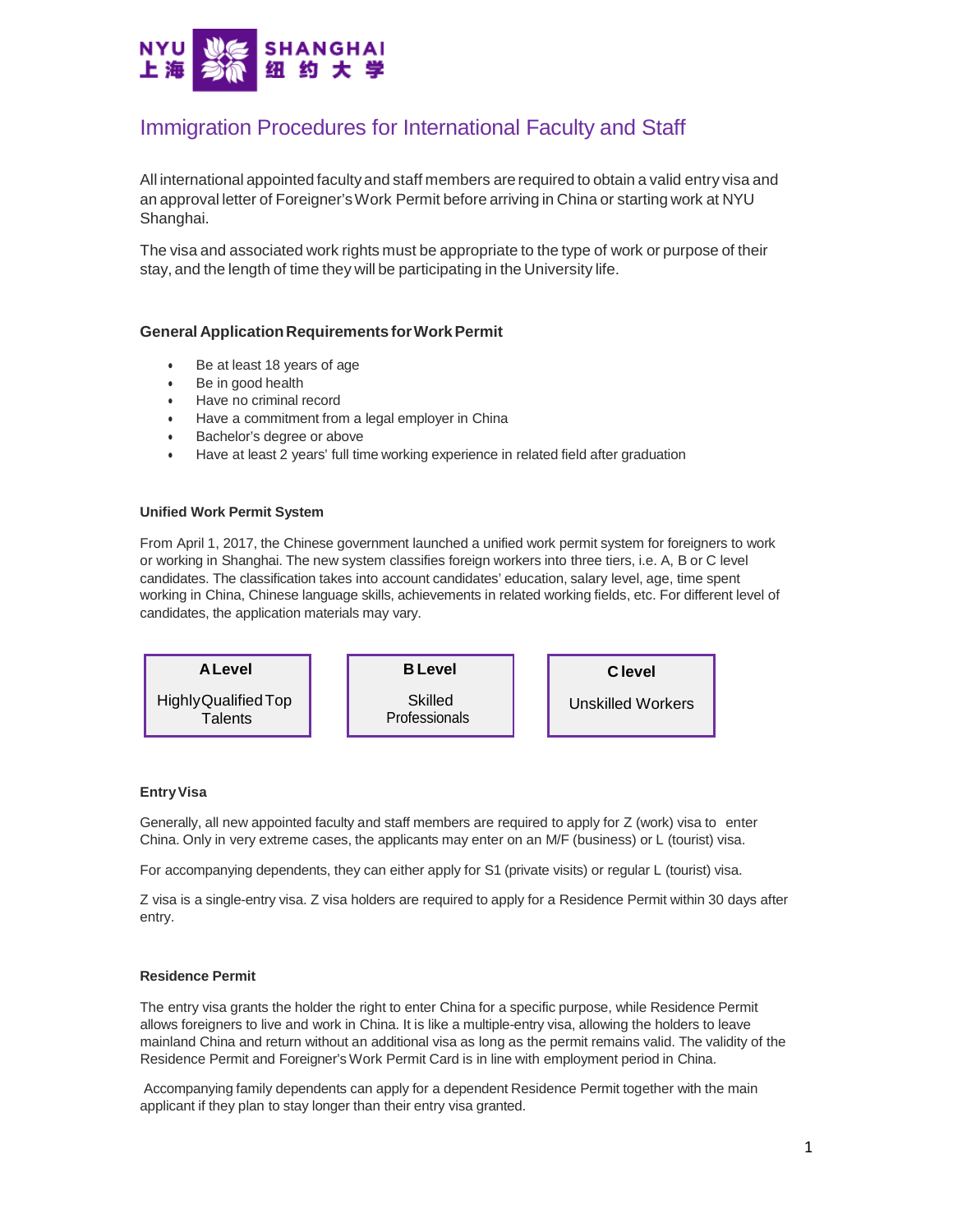

# Immigration Process

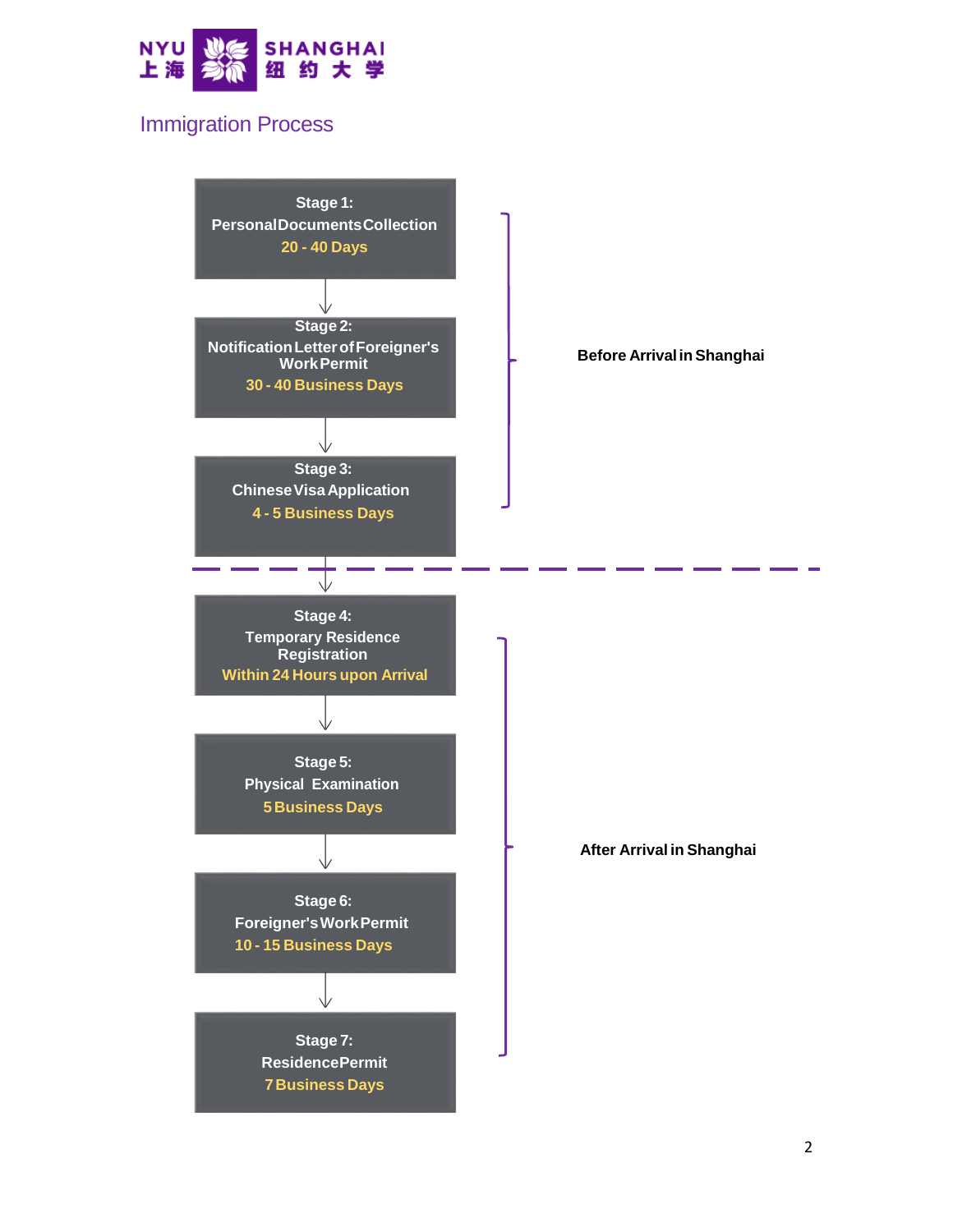

### **Stage 1 –Personal Documents Collection**

| STAGE 1: The HR Immigration and Relocation Services Team collects required<br>immigration documents from new faculty/staff. |                                                                                                                                                                                                                                                                                                                                                                                                                                                                                                                                                                                                                                                                                                                                                                                                                                                                                                                                                                                                                                                                            |
|-----------------------------------------------------------------------------------------------------------------------------|----------------------------------------------------------------------------------------------------------------------------------------------------------------------------------------------------------------------------------------------------------------------------------------------------------------------------------------------------------------------------------------------------------------------------------------------------------------------------------------------------------------------------------------------------------------------------------------------------------------------------------------------------------------------------------------------------------------------------------------------------------------------------------------------------------------------------------------------------------------------------------------------------------------------------------------------------------------------------------------------------------------------------------------------------------------------------|
| <b>Required</b><br><b>Documentation</b>                                                                                     | <b>Faculty/Staff</b><br>Scanned color copy of passport ID page<br>$\bullet$<br>Completed resume<br>$\bullet$<br>Employment Certificate from past employer<br>$\bullet$<br>Scanned color copy of highest degree certificate<br>$\bullet$<br>Digital passport photo<br>$\bullet$<br>Signed Employment Contract<br>$\bullet$<br>Signed application form and letter of commitment<br>$\bullet$<br>Scanned color copy of legalization of highest degree<br>$\bullet$<br>certificate<br>Scanned color copy of legalization of no criminal record<br>$\bullet$<br><b>Additional Documents for Applicant Over 65</b><br>Three-partyCommitmentLetter<br>Copy of current health insurance plan or enrollment form<br>$\bullet$<br>Accompanying Family Members (if applicable)<br>Scanned color copies of passport ID pages for each family<br>$\bullet$<br>member<br>Scanned color copy of relationship documents for<br>$\bullet$<br>accompanying family members e.g. marriage certificate,<br>birth certificate, etc.<br>Digital passport photo of each family member<br>$\bullet$ |
| <b>Processing Time</b>                                                                                                      | $20 - 40$ Days                                                                                                                                                                                                                                                                                                                                                                                                                                                                                                                                                                                                                                                                                                                                                                                                                                                                                                                                                                                                                                                             |

### **Note:**

The item highlighted in blue is optional for some senior level professors. Please check with your designated HR Immigration and Relocation Services Associate about your eligibility.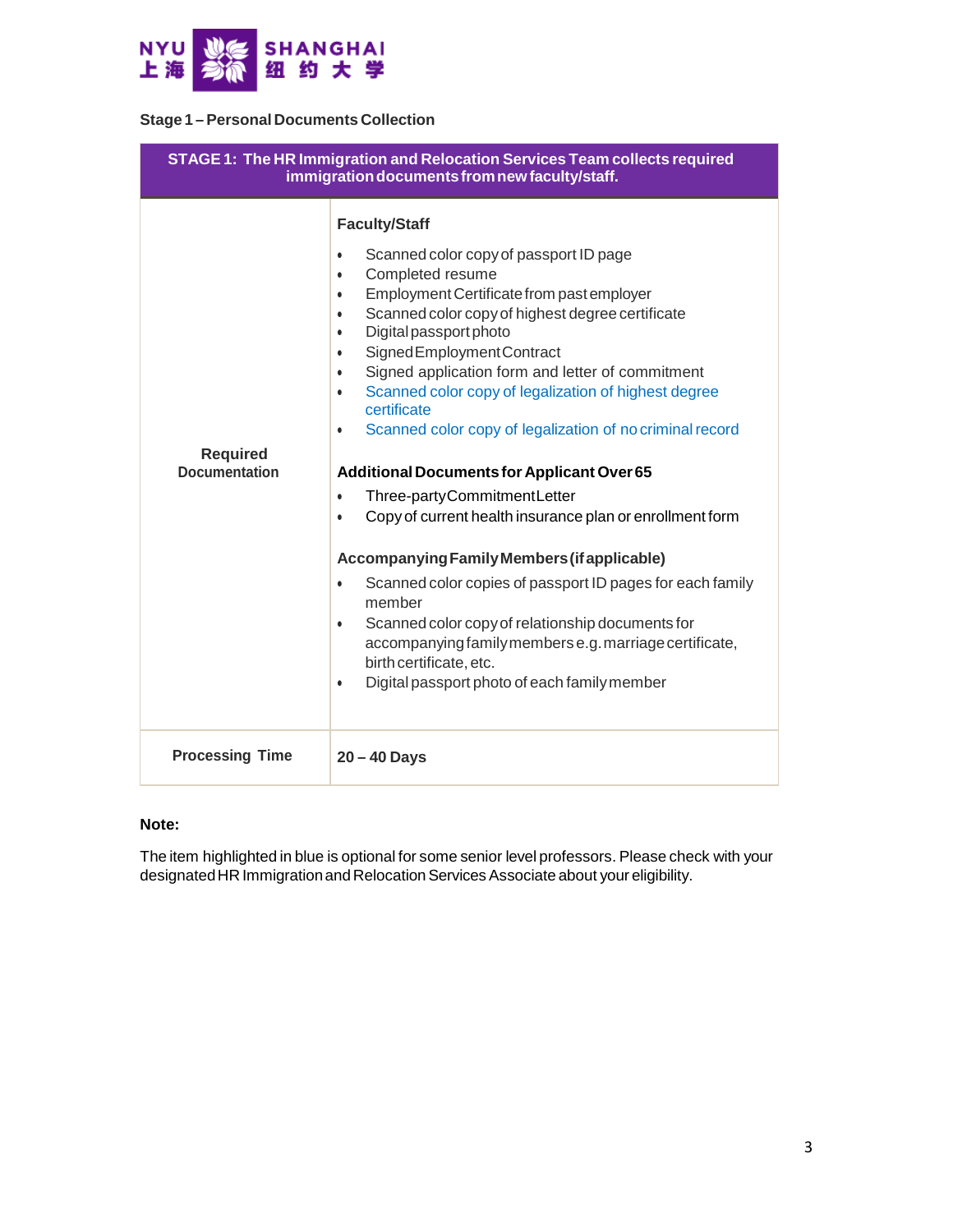

## **Stage 2 – Notification Letter of Foreigner's Work Permit**

| STAGE 2: The HR Immigration and Relocation Services Team reviews all the<br>materials provided and submit application for Notification Letter of Foreigner's<br>Work Permit at local authority in Shanghai. |                                                                                                                                                                                                                                                        |  |
|-------------------------------------------------------------------------------------------------------------------------------------------------------------------------------------------------------------|--------------------------------------------------------------------------------------------------------------------------------------------------------------------------------------------------------------------------------------------------------|--|
| <b>Required</b><br><b>Documentation</b>                                                                                                                                                                     | <b>Faculty/Staff</b><br>Provided materials in Stage 1<br>٠<br>NYU Shanghai HR Immigration & Relocation Team<br>Application letters<br>٠<br>Applicationforms<br>٠<br>Translated copies of resume, diploma, relationship<br>$\bullet$<br>documents, etc. |  |
| <b>Processing Time</b>                                                                                                                                                                                      | 30 – 40 Business Days                                                                                                                                                                                                                                  |  |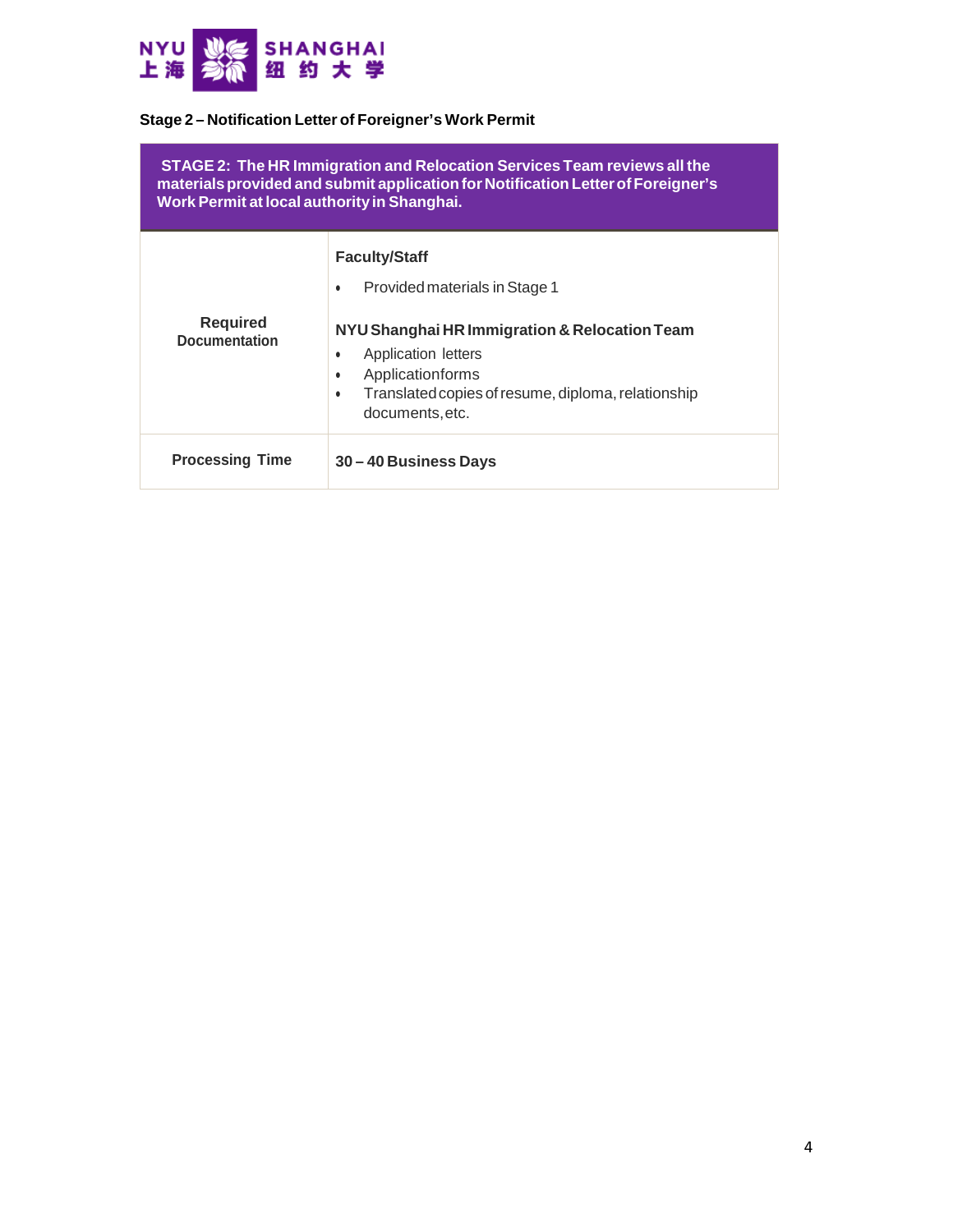

# **Stage 3 – Chinese Visa Application**

| STAGE 3: The HR Immigration and Relocation Services Team sends the approved<br>Notification Letter of Foreigner's Work Permit to new faculty/staff and the<br>faculty/staff applies for Chinese visa in home country/country of current residence. |                                                                                                                                                                                                                                                                                                                                                                                                                                                                                                                                                                                                                                                                                                                                                                                                                                                                                            |  |
|----------------------------------------------------------------------------------------------------------------------------------------------------------------------------------------------------------------------------------------------------|--------------------------------------------------------------------------------------------------------------------------------------------------------------------------------------------------------------------------------------------------------------------------------------------------------------------------------------------------------------------------------------------------------------------------------------------------------------------------------------------------------------------------------------------------------------------------------------------------------------------------------------------------------------------------------------------------------------------------------------------------------------------------------------------------------------------------------------------------------------------------------------------|--|
| <b>Required</b><br><b>Documentation</b>                                                                                                                                                                                                            | <b>Faculty/Staff</b><br>Passport<br>$\bullet$<br>Completed visa application form<br>$\bullet$<br>Passport photos<br>$\bullet$<br>Proof of legal stay or residence status (ONLY applicable to<br>$\bullet$<br>those not applying for the visa in their country of<br>citizenship)<br>Photocopy of previous Chinese passports or previous<br>$\bullet$<br>Chinese visas (ONLY applicable to those foreign citizens<br>who were Chinese citizens and have obtained foreign<br>citizenship)<br>Accompanying Family Members (if applicable)<br>Passport<br>$\bullet$<br>Completed visa application form for each dependent<br>$\bullet$<br>Passportphotos<br>$\bullet$<br>Relationship document with main applicant<br>$\bullet$<br>NYU Shanghai HR Immigration & Relocation Team<br>Notification Letter of Foreigner's W ork Permit approved by<br>$\bullet$<br>Shanghai Foreign Expert Bureau |  |
| <b>Processing Time</b>                                                                                                                                                                                                                             | <b>4-5 Business Days</b>                                                                                                                                                                                                                                                                                                                                                                                                                                                                                                                                                                                                                                                                                                                                                                                                                                                                   |  |

### **Note:**

The documents listed above may be subject to change depending on your personal situation. Please consult with your designated HR Immigration and Relocation Services Associate if you haveanyquestions.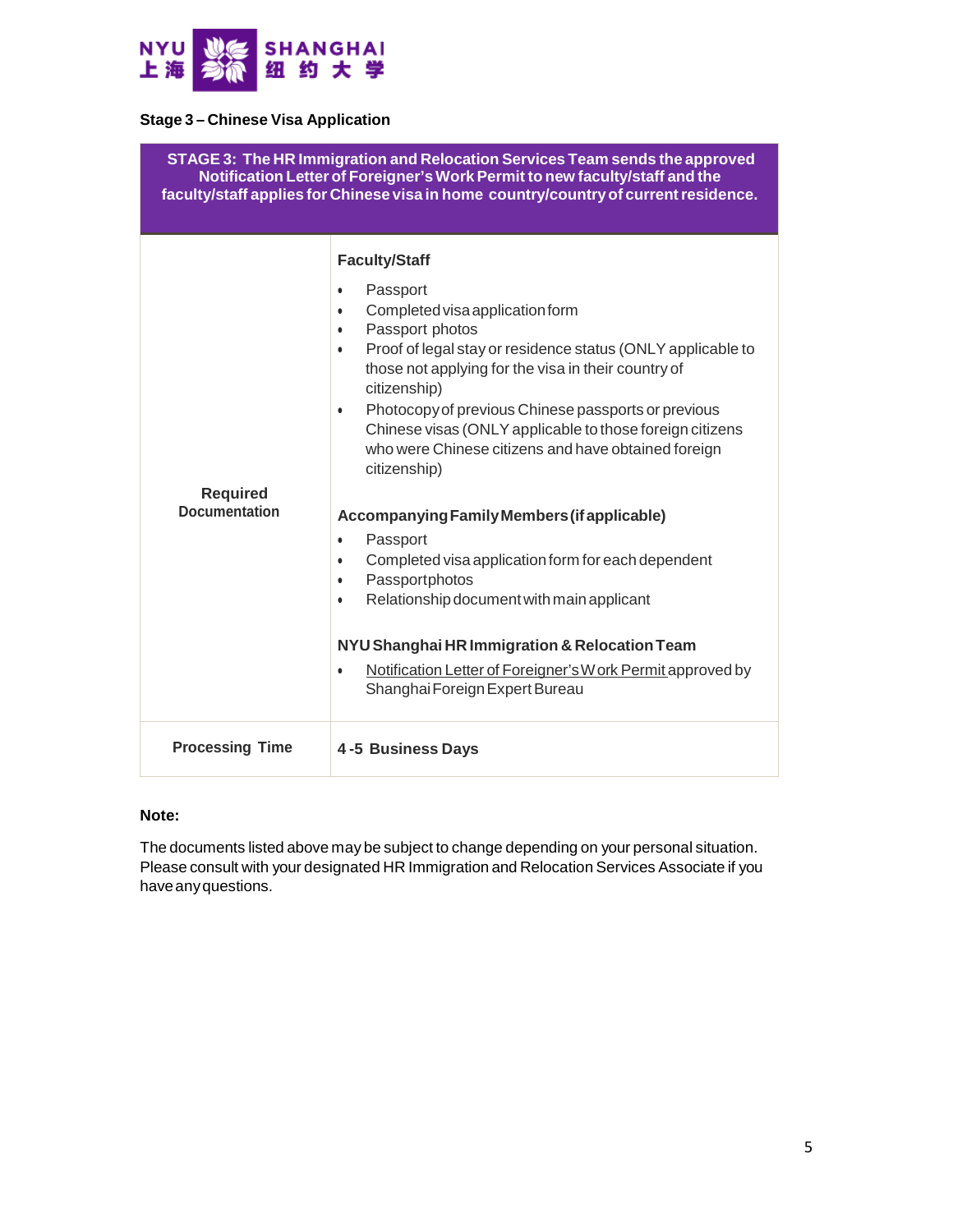

### **Stage4 –TemporaryResidence Registration**

| STAGE 4: New faculty/staff and accompanying family members (if applicable)<br>register at their new residence upon arrival in Shanghai within 24 hours. |                                                                                                                                                                                                                                                                                                      |
|---------------------------------------------------------------------------------------------------------------------------------------------------------|------------------------------------------------------------------------------------------------------------------------------------------------------------------------------------------------------------------------------------------------------------------------------------------------------|
| <b>Required</b><br><b>Documentation</b>                                                                                                                 | <b>Faculty/Staff Stay in Hotel/Serviced Apartment</b><br>Æ<br>Register at the front desk of Hotel/Serviced Apartment<br>Passport<br>$\bullet$<br>Passports of dependents (if applicable)<br>$\bullet$                                                                                                |
|                                                                                                                                                         | <b>Faculty/Staff Stay in Market Housing</b><br>÷<br>Register at nearby police<br>station<br>Passport<br>$\bullet$<br>Passports of dependents (if applicable)<br>$\bullet$<br>Copy of lease agreement<br>$\bullet$<br>Copy of landlord's ID<br>$\bullet$<br>Copy of property certificate<br>$\bullet$ |
| <b>Processing Time</b>                                                                                                                                  | 5-10Minutes                                                                                                                                                                                                                                                                                          |

### **Notes:**

- 1. According to the immigration law, foreigners are required to register atresiding hotel/serviced apartment or nearby police station if lodge in private housing **WITHIN 24 hours** upon arrival in China. Failure to do so will result in fines and problems when apply for residence permit at laterstage.
- 2. If stay in private market housing, normally the real estate agent who helped you in finding your residence can help you with the registration.
- 3. The landlord will provide copy of his/her ID and property certificate when you sign the lease.
- 4. When you change your residence or passport/visa information, you will need to register again to keep all information updated.
- 5. More enquiries, please consult with your designated HR Immigration and Relocation Services Associate.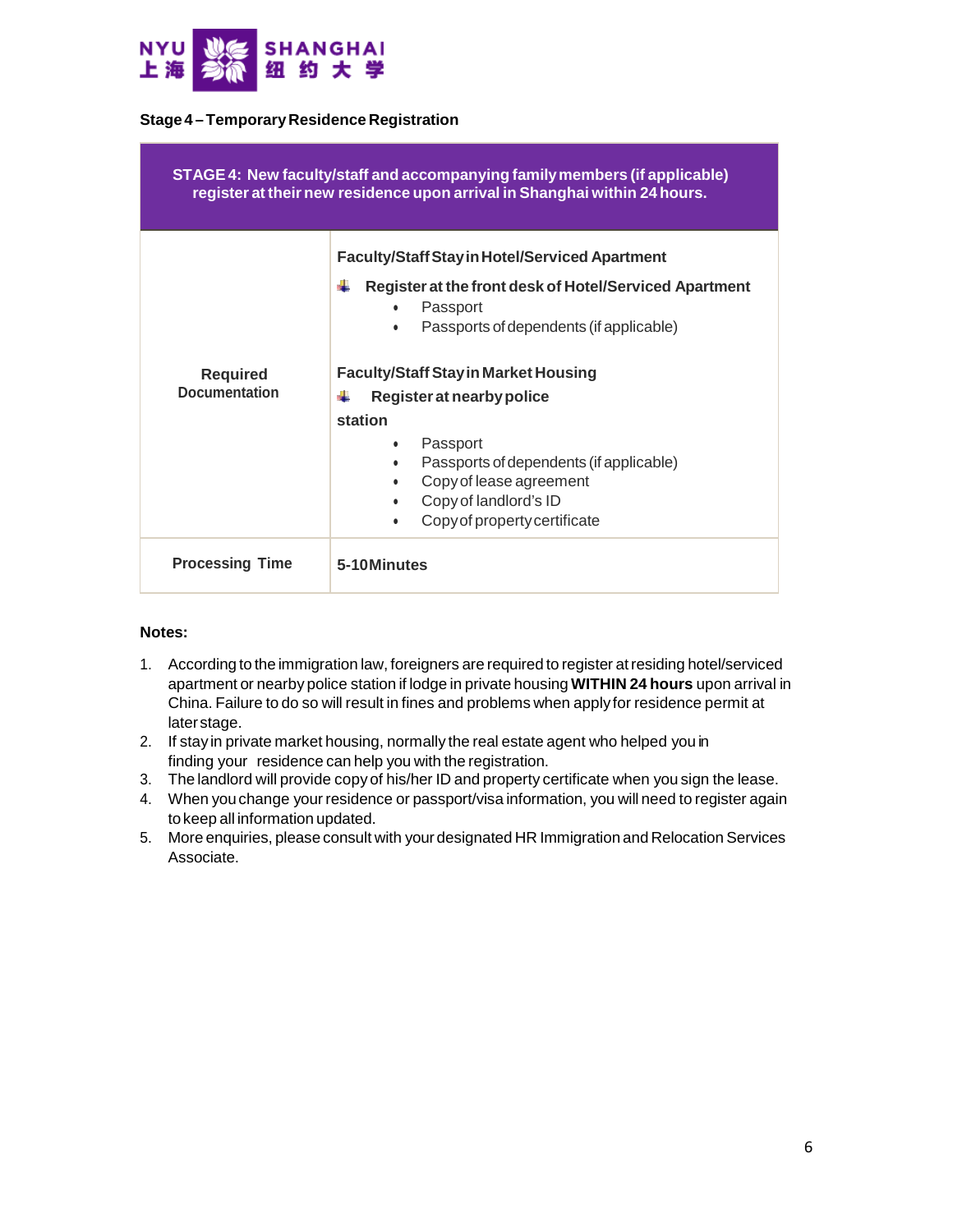

### **Stage 5 –Physical Examination**

| STAGE 5: Faculty/staff and accompanying family members (if applicable) attend<br>physical examination at the designated medical center by Shanghai Exit-Entry<br><b>Administration Bureau.</b> |                                                                                                                                                                                                                                                                              |
|------------------------------------------------------------------------------------------------------------------------------------------------------------------------------------------------|------------------------------------------------------------------------------------------------------------------------------------------------------------------------------------------------------------------------------------------------------------------------------|
| <b>Required</b><br><b>Documentation</b>                                                                                                                                                        | <b>Faculty/Staff</b><br>Passport<br>$\bullet$<br>4 Passport photographs<br>٠<br>Original Physical Examination Form in Stage 1 and all test<br>$\bullet$<br>reports<br>Accompanying Family Members (if applicable)<br>Passport<br>٠<br>Passport photographs each<br>$\bullet$ |
| <b>Processing Time</b>                                                                                                                                                                         | <b>Examination: 1-2 Hours</b><br><b>Medical Report: Issued in 5 Business Days</b>                                                                                                                                                                                            |

## **Notes:**

- 1. The appointment has to be made at least two weeks earlier. HR Immigration and Relocation Services Team will make an appointment for you prior to your arrival.
- 2. Children below 18 years old can be exempted from the examination.
- 3. No food or coffee before the medical examination.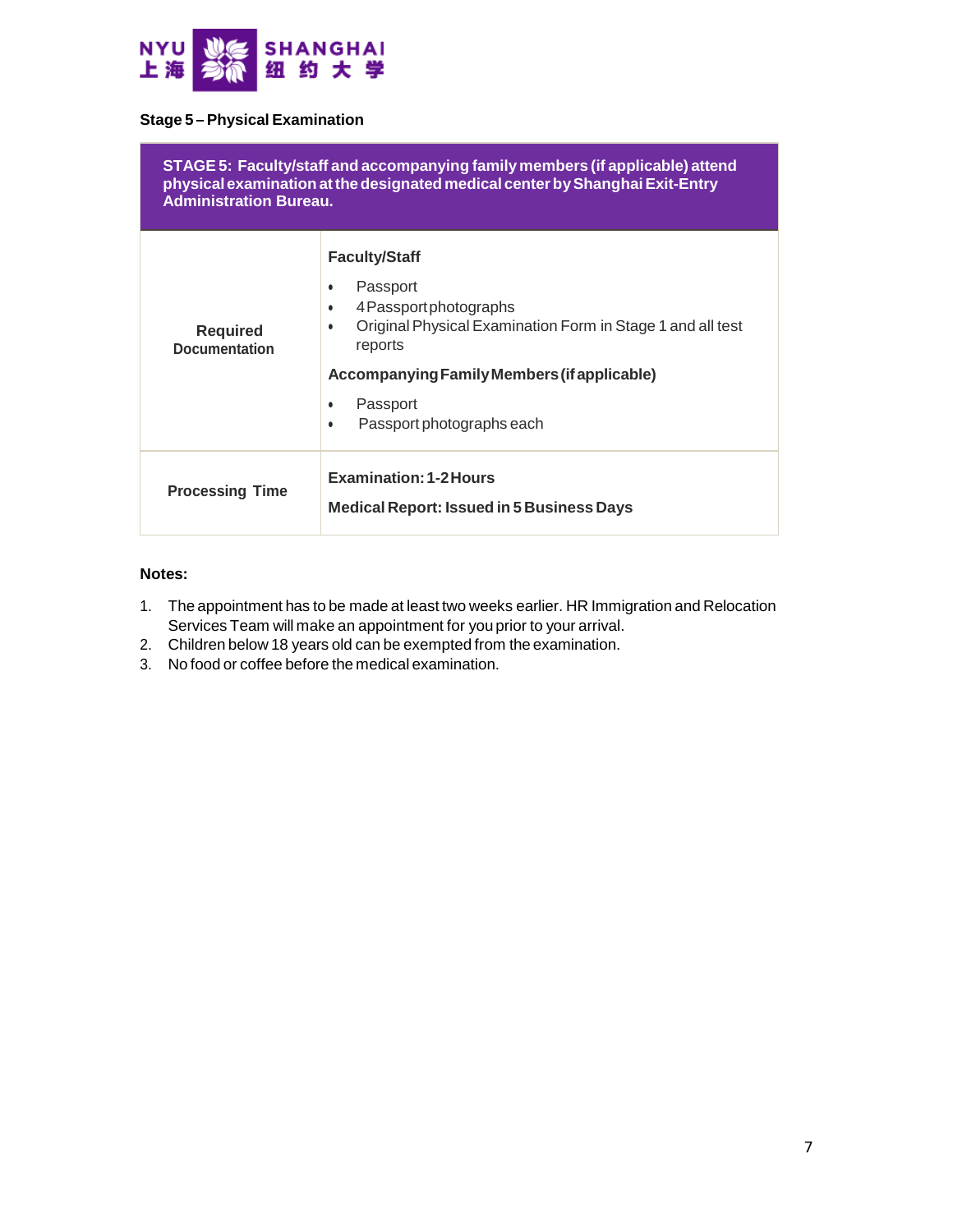

# **Stage 6 – Foreigner's Work Permit**

| STAGE 6: The HR Immigration and Relocation Services Team lodges your<br>application for the Foreigner's Work Permit Card at Shanghai Foreign Expert<br>Bureau. |                                                                                                                                                                                                                                                                                                                                                                                                                                                          |
|----------------------------------------------------------------------------------------------------------------------------------------------------------------|----------------------------------------------------------------------------------------------------------------------------------------------------------------------------------------------------------------------------------------------------------------------------------------------------------------------------------------------------------------------------------------------------------------------------------------------------------|
| <b>Required</b><br><b>Documentation</b>                                                                                                                        | <b>Faculty/Staff</b><br>Passport<br>$\bullet$<br>Original Employment Certificate from past employer<br>$\bullet$<br>Original highest degree certificate or Original legalization of<br>$\bullet$<br>highest degree certificate and no criminal record<br>Original Physical Examination Form<br>$\bullet$<br>Accompanying Family Members (if applicable)<br>Passport<br>$\bullet$<br>Original relationship documents with the main applicant<br>$\bullet$ |
|                                                                                                                                                                | Additional Documents for Faculty Over 65<br>Three-partyCommitmentLetter<br>$\bullet$<br>Copy of current health insurance plan or enrollment form<br>$\bullet$<br>NYU Shanghai HR Immigration & Relocation Team<br>Applicationletter<br>$\bullet$<br>Applicationform<br>$\bullet$<br>Copy of Notification Letter of Foreigner's Work Permit<br>$\bullet$<br>Original physical examination report(s) issued in Stage 5<br>$\bullet$                        |
| <b>Processing Time</b>                                                                                                                                         | 10 - 15 Business Days                                                                                                                                                                                                                                                                                                                                                                                                                                    |